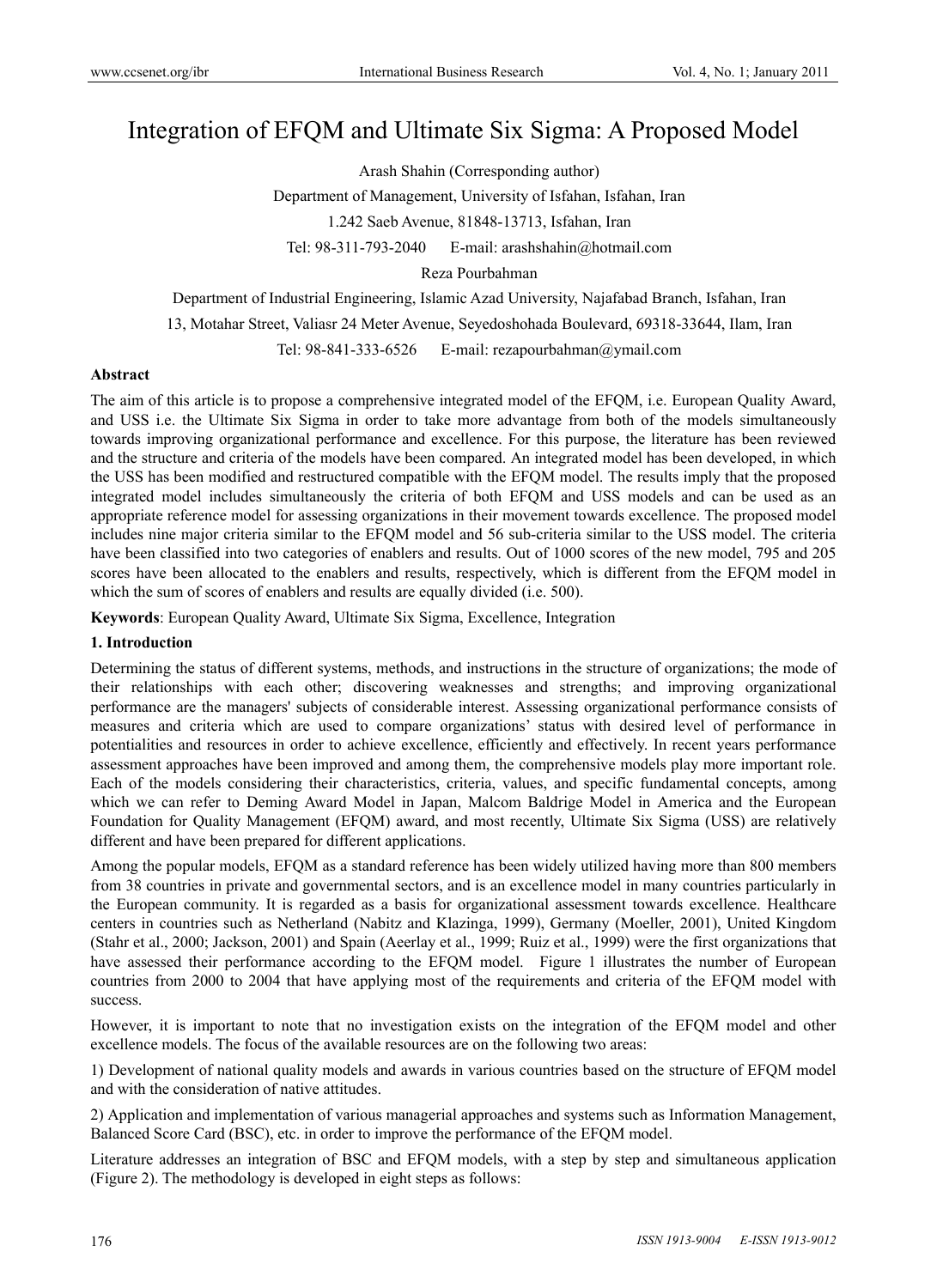- 1) Self-assessment of the organization based on EFQM model
- 2) Determining organizational vision and missions

3) Defining organizational strategies by SWOT analysis, and considering internal weaknesses and strengths and external threats and opportunities

4) Fitting the strategies into four perspectives of the Balanced Score Card model

5) Determining the relationship between the defined strategies in Balanced Score Card and EFQM models by the use of House of Quality

- 6) Ranking strategies
- 7) Prioritizing strategies by the Balanced Score Card Model
- 8) Determining organizational performance improvement by re-self-assessment based on the EFQM model

There seems no resources exist addressing the application of USS in organizations as a performance assessment approach and/or integrating it with other excellence models, while the focus of most of the available investigations is on the necessity of using fundamental concepts of traditional Six Sigma along with applying other and performance assessment approaches.

Six Sigma is an effective means towards operational excellence, which in turn is necessary for achieving performance improvement, financial effectiveness, customer orientation and organizational excellence (Edgeman, 2000). Six Sigma specifically interconnects tactical and strategic activities. Therefore, it is compatible with organizational excellence models and National Quality Awards (Klefsjo et al., 2001). It is important to note that the National Quality Awards and Six Sigma projects are both based on similar principals. The apparent similarities include approaches, customer orientation, partnerships, managing data and information, and strategic plans and programs. Thus, the criteria of excellence models and quality awards can be used for selection and prioritization of Six Sigma projects (Przekop, 2006).

From 1987 to 1997, Six Sigma has been widely utilized by Motorola and has led to great advantages including five times increase in production rate, increase of 20 percent of average annual profit, saving 14 billion dollars in the past decade, and also annual increase of 21.3 percent in assets and inventories. Motorola has been recognized as the first winner of the American National Quality Award, i.e. Malcom Baldrige Award (Eckes, 2006).

The aim of this article is to study the criteria, similarities and differences of the EFQM and USS models and to propose an integrated model in order to make it possible for organizations to take the advantage of the two models, simultaneously. For this purpose, EFQM and USS are demonstrated and by comparative analysis of the structures, concepts and criteria of the two models, an integrative model is developed.

# **2. European Quality Award (EFQM Model)**

European Foundation for Quality Management (EFQM) is a non-profit organization that has been established in 1988 by fourteen well known European companies (Bosch, Renault, Fiat, BT, Boll, Electrolux, KLM, Nestle, Olivetti, Philips, Solzer, Volkswagen, Razalet, Siba). The mission of this organization is to promote performance excellence, and to create organizational competitiveness in Europe as well as in European organizations throughout the world. In 1999 a model named as National Award of the European Quality was introduced to assess and improve performance of the organizations and was rapidly recognized and adopted by the European companies. The model attracted public service organizations and small industries. In this respect, in 1995 its general section was revised, and in 1996 the model related to small businesses was developed. Although this model was contentiously considered and reviewed by the EFQM, the most important review which results in some changes in the model happened in 1999. The most important changes included more attention to the approaches that affect customers and the partnership and data management. In 2001, the small business model was more coordinated with National Award of the European Quality model and was introduced as the EFQM model. In 2003 and 2010 considerable changes were made into sub-criteria and guidelines. The EFQM, was founded based on a series of fundamental concepts and values which are essential for total organizational performance (regardless of organizational size and functions), that are retrieved from principles of the Total Quality Management. These concepts include result orientation, customer orientation, leadership, stability of aims, reality and process based management, staff participation and development and continuous learning, innovation and improvement, development of partnership and social responsibilities (Ghobadian and Woo, 1996; Eskildsen, 1998; Vander Wiele et al., 2000; Westlund, 2001). In fact, fundamental values and concepts are regarded as the foundation of the model and show the aims to which an organization should access. However, since such aims and desires are ambitious and hard to reach, determination of the criteria becomes critically important. The EFQM model encompasses nine major criteria in two categories. The first five criteria are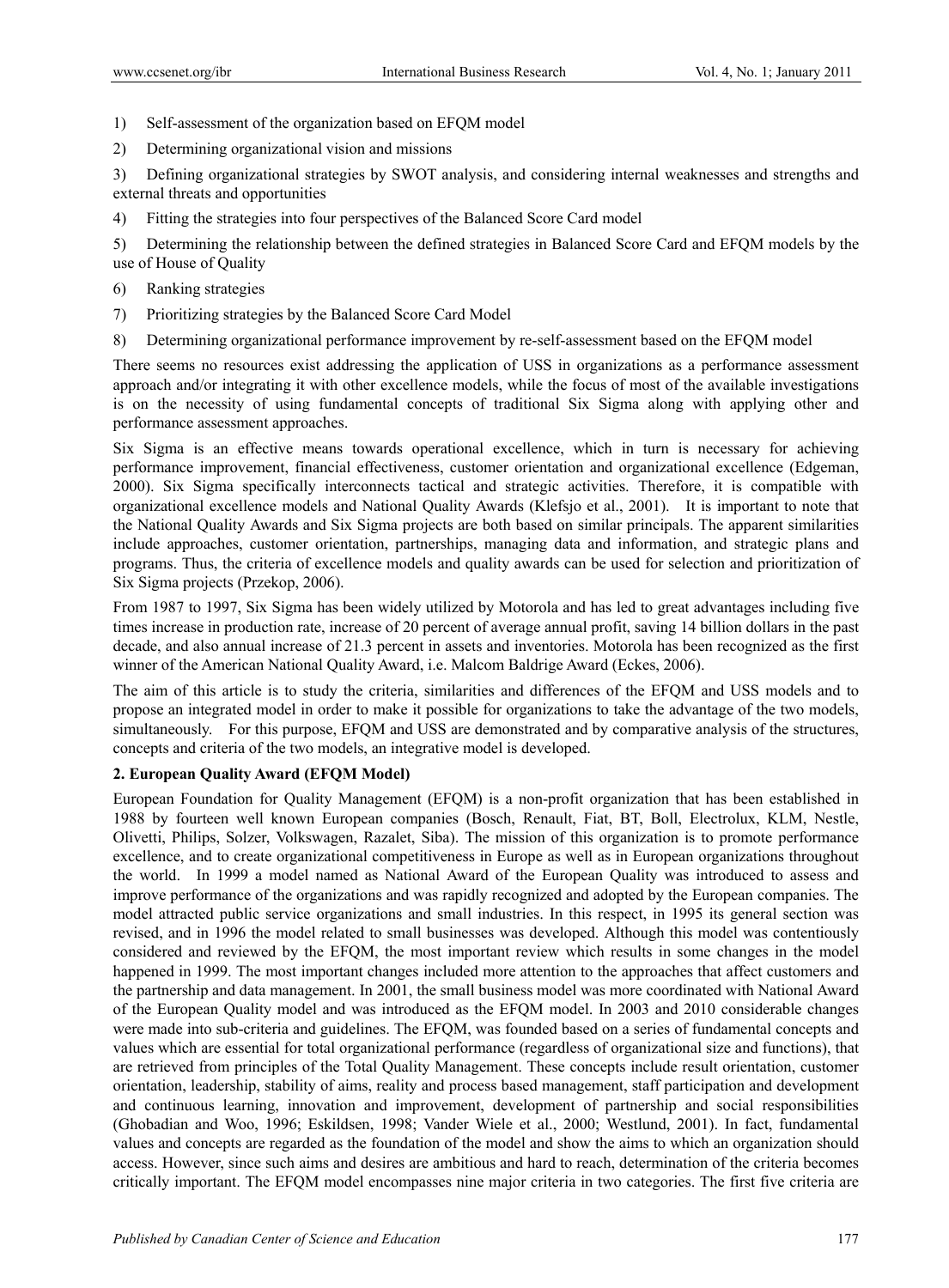regarded as 'enablers' (including leadership; staff; strategy; partnerships and resources; and processes, products and services) and four of them are referred to as 'results' (including results of the staff; results of customers; results of community; and key results). The model has totally 32 sub-criteria (EFQM, 2010). Enablers' criteria include whatever an organization does, and result criteria include what an organization obtains. In fact, the results are obtained by performing enablers and enablers are improved by feedback from the results. Many performed practical activities and investigations strengthen the hypothesis that there is a close relationship between enablers of EFQM and the criteria and components of the philosophy of Total Quality Management (Dijkstra, 1997; Eskildsen, 1998; Eskildsen and Dahigaard, 2000; Prabhu et al., 2000; Reiner, 2002; Bou-Liusar et al., 2005). The total scores of each of the two parts of the model, i.e. enablers and results is equally 50 percent, as a result the total score of the model is equal to 1000 (i.e. 500 scores for enablers and 500 scores for results). In other words, if an organization successfully and fully applies the model, it can gain 1000 scores.

#### **3. Ultimate Six Sigma Model**

Continuous improvement plays a major role in accessing business excellence and is the most important competitive advantage for survival of the organizations in highly competitive world of today (Deming, 1986). Thus, most of organizations have concentrated widely on solving existing problems, difficulties and weaknesses in their systems and processes to increase productivity, and finally to achieve competitive advantage to remain stable in the global markets. Organizations are facing variety of problems and obstacles which necessitate managers to use various effective approaches. One of the most effective approaches for eliminating waste and defective products/services is Six Sigma. Six Sigma methodology is one of the advanced quality improvement approaches that has attracted managers and experts of organizations, worldwide (Hutchins, 2000). This Methodology was initially proposed by Bill Smith in 1979, a reliable quality control engineer of Motorola, and then was developed in 90's in General Motors and improved rapidly in various fields. The application of Six Sigma in industries such as Samsung (Chua and Yun, 2002) and General Motors (Conlin, 1998) indicates that it has succeeded practically and assists organizations to move faster towards their desired objectives. Six Sigma is a philosophy based on customers' needs which aims to improve performance of organizations in various dimensions, and to decrease of defective products/services, by which only 3.4 parts per million defects are produced. In other words, Six Sigma is a systematic approach that involves recognition, description, measurement, analysis, improving and standardization of a process. It is important to note that the major cause of raising Six Sigma quality has been the need for improving quality in three major products (Arnheiter and Maleyeff, 2005) as:

- 1) Complicated products with many parts (e.g. automobile, electronic industries, etc.);
- 2) High sensitive products (products related to human health, e.g. medical instruments); and
- 3) Mass products (provided that if they are defectively produced, high losses would be encountered).

Many of the concepts and techniques of Six Sigma are taken from Total Quality Management. They include:

- Changing the organizational structure and culture
- Identifying improvement and/or redesigning organizational processes
- Concentrating on customers and involving their desires, expectations and requirements in designing the process and quality of the product
- Analyzing statistical data by using control charts and diagrams (Statistical Quality Control)
- Training and motivating staff of the organization, partnership and team working

Six Sigma Methodology has a coherent and regular approach that can be summarized to three inclusive concepts (Su et al., 2005) as:

1) Continuous improvement in a series of sequential steps, which is recognized as the cycle of Define-Measure-Analyze-Improve-Control (DMAIC) as illustrated in Figure 3. In the following, the components of the DMAIC cycle are further demonstrated:

Define: In this step, improvement project is defined according to the aims of the organization and customers' priorities and needs

- Measure: The aim of this step is to measure the process performance, and to collect data for problem solving

- Analysis: This step includes analyzing collected data and process map to identify cause of errors and recognizing opportunities for improvement

Improve: The aim of this step is to decrease, and if possible eliminate errors and deficiencies in order to increase quality and improving process performance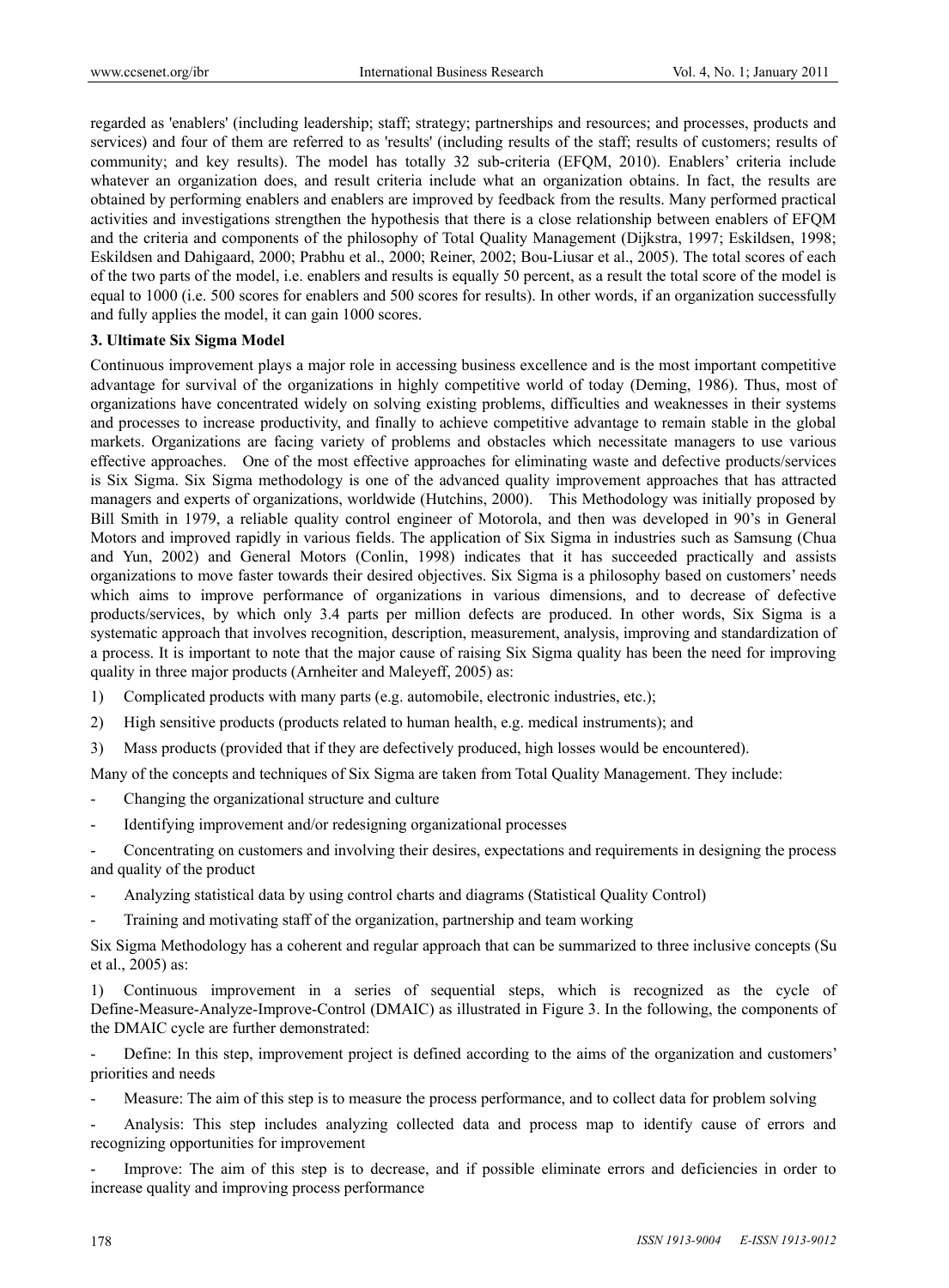- Control: The aim of this step is to maintain improvements made in the previous steps by continuous control of the process performance

2) Combining human resources and processes, by using Belts symbol. Different belts denote people who implement Six Sigma who are divided into five groups as Champions, Master Black Belts, Black Belts, Green Belts, and White Belts.

3) Monitoring the obtained results and maintaining and empowering them continuously and permanently.

The model of Ultimate Six sigma (USS) was first developed in 2003 to assess organizational performance and the rate of organizational success in accessing Six Sigma Quality. Since then, the Six Sigma approach has been upgraded from "Excellence of Quality" to "Business Excellence", i.e. excellence in the whole organization (Bhote, 2003). This model is formed in four areas and includes 12 major criteria as:

- Area of stakeholders including five criteria of customers, leadership, organization, staff, and the chain of suppliers

- Area of basic skills and techniques including three criteria of quality, cost, and cycle time
- Area of functional areas including three criteria of design, production and services
- Area of results including one criterion of results

In addition, the model includes totally 61 sub-criteria. Each of customers and leadership criteria has 100 scores, regarding to their importance and position, and each of the other 10 criteria has 80 scores, and the total score of the model is equal to 1000, similar to the EFQM model. The amount of organizational success in achieving the Six Sigma Quality is assessed with respect to the total scores obtained and is categorized into one of the Sigma levels addressed in Table 1.

# **4. New methodology**

Considering the structure, concepts, and criteria of the EFQM model and USS and their comparison, the following comments are made:

The basic values and concepts of the USS that are apparent in its criteria and sub-criteria are comprehensive and contains almost all of the assumed concepts, values, and criteria of the EFQM model and even beyond it. In many cases the USS includes strategies and means of accessing to the criteria. It consists of quantitative goals with specific details, while in the EFQM model, lack of such characteristics is apparent and its guidelines are not clearly explained and do not identify the needs of managers and users in case of performance levels. Compared to USS, it should be clarified that EFQM provides only a general framework for the users and assists them in achieving their performance goals.

Regarding the information feedback cycle, it is important to note that in EFQM, the information feedback (for the purpose of learning and growth) is utilized after results assessment, and it is not possible to define a particular reward system in the model, respectively, while in the USS model by the use of effective information feedback systems (including internal customers and suppliers subjects), identifying the weaknesses and strengths and gaining the required result by correction actions, and even considering suitable rewarding systems are facilitated.

Since the EFOM model as a business excellence model has been adopted and employed globally more than the other models and has systematic approach, framework, and structure that clearly illustrate the relationship between criteria, it is decided to restructure the criteria and scores of the USS according to the EFQM framework.

In a comparison of the two models, it is found that the four criteria of USS and the nine criteria of EFQM are surprisingly compatible with a minor difference and therefore, there is no need to add extra items into the EFQM model. In other words, three out of four criteria of the USS model, i.e. stakeholders, basic skills and techniques and functional areas are mostly in consistent with the enablers of EFQM; in addition, the sub-criterion of the results of USS model, could be divided into the results of the EFQM model, i.e. customers' results, staff's results, community's results, and key business results.

As an example, the determination of the sub-criteria and scores of the criterion of 'processes, products and services' of the integrative model, that among the criteria has assigned as the highest score is described as follows:

In the first step, after comparing the criteria of USS model with the criterion of 'processes, products, and services' of EFQM, it is discovered that some of the criteria and sub-criteria of the USS model, which are compatible with the sub-criteria of EFQM include:

sub-criteria 6.6, 6.7 and 6.8 are related to quality sub-criterion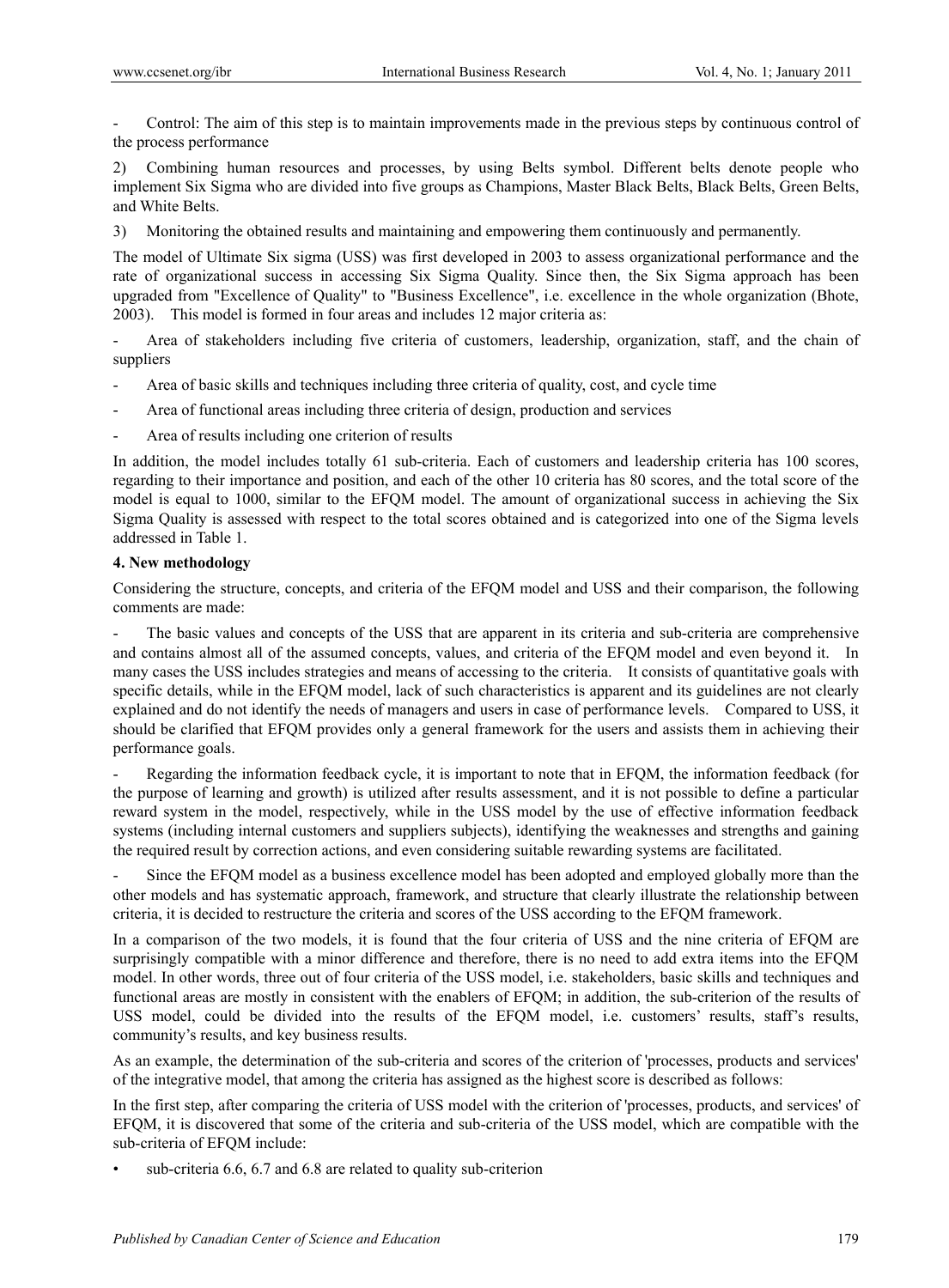- sub-criteria 7.5 and 7.6 are related to cost reduction sub-criterion
- sub-criteria 8.2, 8.3 and 8.6 are related to cycle time reduction sub-criterion
- criteria of functional areas, i.e. designing, production and services

It is concluded that there are consistency between some of the above mentioned criteria and sub-criteria. As an example, sub-criteria 6.6 from quality criterion, and sub-criteria 9.4 from designing criterion, and/or consistency of sub-criteria 8.3 from cycle time reduction criterion, and sub-criteria 10.3 from production criterion are all classified into the criterion of 'processes, products and services' criterion in the proposed integrated model.

Continuing the discussion, the structure of the proposed model is illustrated in Figure 4 and the scores of each criterion and their sub-criteria of enablers and results which are restructures into the proposed model are presented in Table 2.

#### **5. Discussion and conclusions**

In this article, the EFQM and USS models were introduced and by comparing their structure, concepts, and criteria, an integrated model was proposed in order to make it possible for managers and decision makers to take more advantages out of both approaches, simultaneously. The proposed integrated model includes nine major criteria (similar to the EFQM model). The 56 sub-criteria of the USS model are allocated to the enablers and results area. Total scores of the proposed model is 1000, out of which, the enablers criteria consist of 795 scores and the results criteria consist of 205 scores. Among the model criteria, the 'processes, products, and services' criterion has the highest scores. This is reasonable, since the main aim of the USS model which is derived from Six Sigma methodology is to reach defect free product/service from the beginning steps of identifying vision, mission, and organizational goals. Hence its result oriented strategies are focused on product/service and process design until production. The main emphasis of the USS model is on information feedback (e.g. from customers and suppliers) in order to enhance enablers area (795 scores); this is the main reason why the results area of the model (205 scores) has less scores compared to the EFQM model (500 scores) and other excellence models.

#### *5.1. Research contribution and managerial implications*

The proposed model of this article develops EFQM and USS models and provides many advantages compared to each of the individual models. The integrated model is suitable for assessing organizations in their ways towards competitiveness and excellence.

The structure and framework of the proposed model is compatible with the systematic structure of the EFQM model, which their criteria and the relationships among them are defined properly by dividing them into two areas of enablers and results. On the other hand, necessary approaches and systems along with quantity aims and indicators and also the way of scoring which are addressed in the framework of sub-criteria are derived from the USS model, which in turn has a more complete methodology than traditional Six Sigma (DMAIC cycle).

While the EFQM model like other national and international quality awards has a scoring system and classifies organizations according to their obtained scores, gives them rewards (certification, awards, etc.), and assists organizations in leading competition, in the USS model such scoring is performed to assist organizations in determining the Sigma level. In the USS model, the output is more emphasized and it is not used similar to the EFQM model for competition. The proposed model resolves such problem by the integration of the two models and separating the criteria of USS model into two areas of enablers and results.

In the EFQM model, information feedback is considered from results to enablers, which is a means of learning and growth and leads to improvement of enablers. In the USS model, separation of factors into enablers and results is not considered and information feedback is realized as a criterion and therefore, a general assessment of the organization cannot be deployed similar to the EFQM model. Hence, the integration of the two models resolves such weakness of the USS model.

The European Quality Award, like other national and international quality awards is developed for organizational excellence and general assessment of the organizations, while the USS model seems mostly useful for improvement of products and services. Therefore, integration of the two models delivers a model that has an award-like approach, and could be employed for achieving organizational excellence in addition to improvement in projects, products, and services.

The main aim of the traditional Six Sigma is profitability, but it is not clear how much its methodology is aligned with such aim as the fundamental aspect of organizational performance, while in the proposed model with its award-like approach, such strategic alignment is considered. Moreover, since Six Sigma projects are defined and managed by teams, such teams are expected to have higher effectiveness in the proposed model.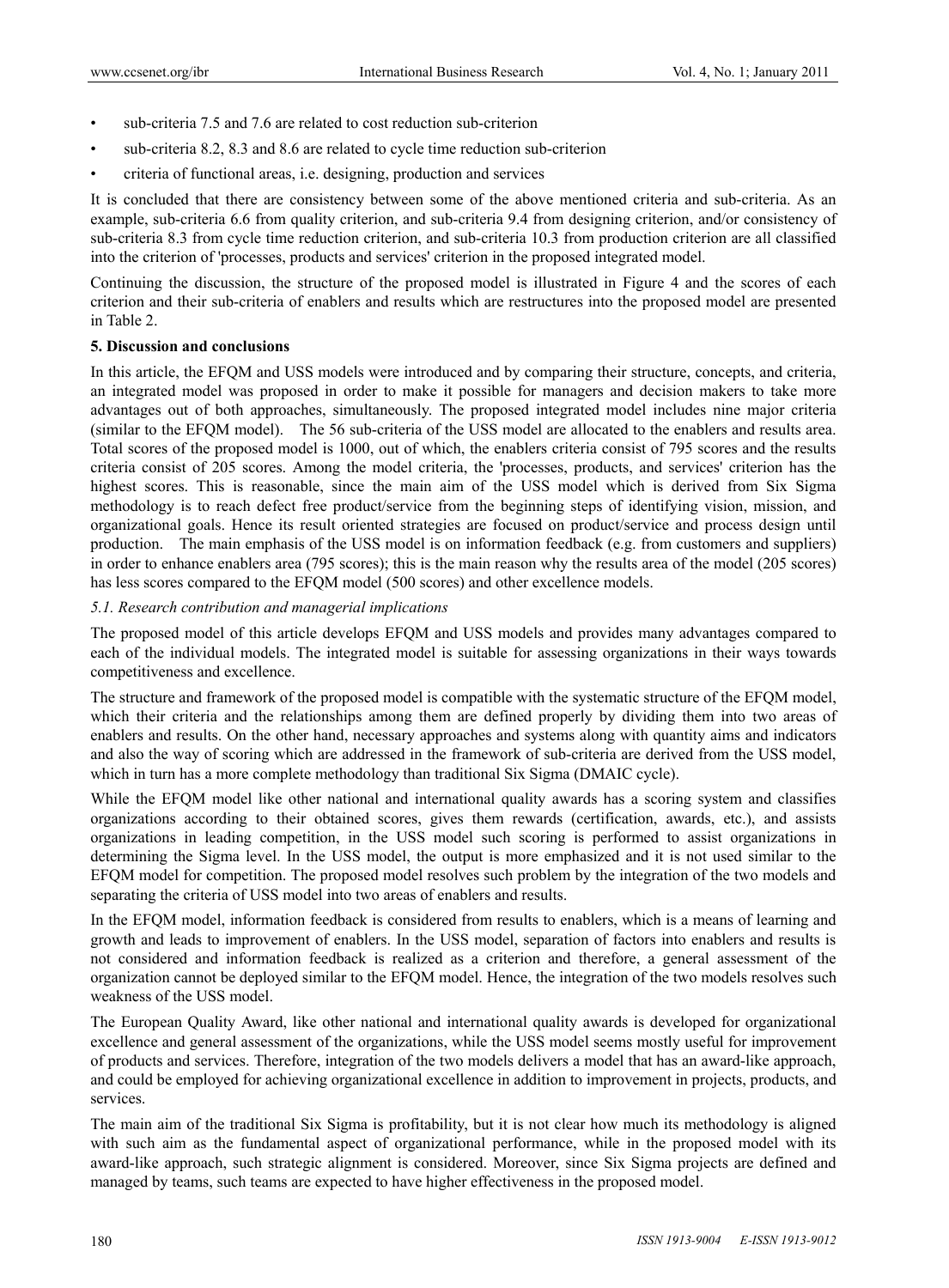### *5.2. Research limitations and future research*

In the EFQM model and other quality awards, organizational self-assessment is usually performed by questionnaire, and due to the length of questionnaires, data collection is time-taking and costly. In this respect, new ways with high efficiency for performing self-assessment are always preferred. Since the structure of the proposed model is compatible with the structure of the EFQM model, new ways with less time and cost than the questionnaire approach should be developed to perform self-assessment.

In the Six Sigma approach, the emphasis is on outputs and therefore, the level of Six Sigma is based on real data; but since the proposed model is developed compatible with the structure of EFQM and self-assessment, the data is collected by questionnaire and it is qualitative and conceptual.

As it was addressed, in the proposed model, the scores are mostly allocated to the enablers' area and relatively few scores are assigned to the results area; while in the traditional Six Sigma, output and profitability are more emphasized. In this respect, the proposed model which is partly based on the USS model, may not be necessarily efficient and considering the fact that one of the Deming's fourteen principles, is to avoid stability in the quantitative standards and goals, the proposed model should be revised and adjusted (similar to ISO 9000, EFQM, etc. which have been revised since 20 years ago) as a subject of future research. Furthermore, in EFQM the relative importance between the criteria is not considered and the total score of 1000 is equality allocated to enablers and results (500 scores for each), while in the integrated model, the results have less scores (205) compared to enablers (795). This is an inconsistency to the Six Sigma philosophy in which the outputs (results) are more important. However, to solve such a contradiction, the Multiple Criteria Decision Making approaches could be utilized to determine relative weight of importance for each of the criteria, which in turn will adjust the unbalanced scores of the two areas of the proposed model.

While the integration of EFQM and USS was satisfactorily performed due to the high similarities between the two models, in some cases some differences existed and made the integration relatively difficult. However, in order to increase the accuracy of the scoring approach, further research is needed.

Although the proposed model was theoretically demonstrated and discussed, it lacks empirical investigation; therefore in order to perform necessary structural modifications, the proposed model should be applied in various organizations and industries and the results should be compared and analyzed. Even the new theory needs to be confirmed with more confidence and for this purpose; viewpoints of more experts and specialists should be collected and analyzed.

As it was addressed in Table 1, in the USS approach it is possible to determine the approximate sigma level according to the obtained scores. Therefore, in order to have the same advantage in the proposed approach, further investigations is needed in different organizations in order to study the correlation between sigma level and the scores.

#### **References**

Akbarian, M. & Najafi, A.A. (2009). Alignment of EFQM and strategic management towards performance improvement. *Iranian Journal of Industrial Management*, 1(2), 19-34.

Arcelay, A., Sanchez, E., Hernandez, L., Inclan, G., Bacigalupe, M., Letona, J., Gonzalez, R.M. & Martinez-Conde, A.E. (1999). Self-assessment of all the health centers of a public health service through the European model of Total Quality Management. *International Journal of Health Care Quality Assurance*, 12(2), 54-58.

Arnheiter, E.D. & Maleyeff, J. (2005). The integration of lean management and Six Sigma. *The TQM Magazine*, 17(1), 5-18.

Bhote, K.R. (2003). *The Power of Ultimate Six Sigma*. First Edition, New York: AMACOM.

Bou-Llusar, J.C., Escrig, A.B., Roca, V. & Beltran, I. (2005). To what extent do enablers explain results in the EFQM excellence model? An empirical study. *International Journal of Quality & Reliability Management*, 22(4), 337-353.

Chua, R.C.H. & Yun, J.Y. (2002). Samsung uses six sigma to change its image. *ASQ Six Sigma Forum Magazine*, 2(1), 13-16.

Conlin, M. (1998). Revealed at last: the secret of Jack Welch's success. *Forbes*, 161(2), 44-45.

Deming, W.E. (1986). *Out of the crisis*. Second edition, Cambridge, MA: MIT Press.

Dijkstra, L. (1997). An empirical interpretation of the EFQM framework. *European Journal of Work & Organizational Psychology*, 6(3), 321-341.

Eckes, G. (2006). *Six Sigma execution*. New York: McGraw-Hill.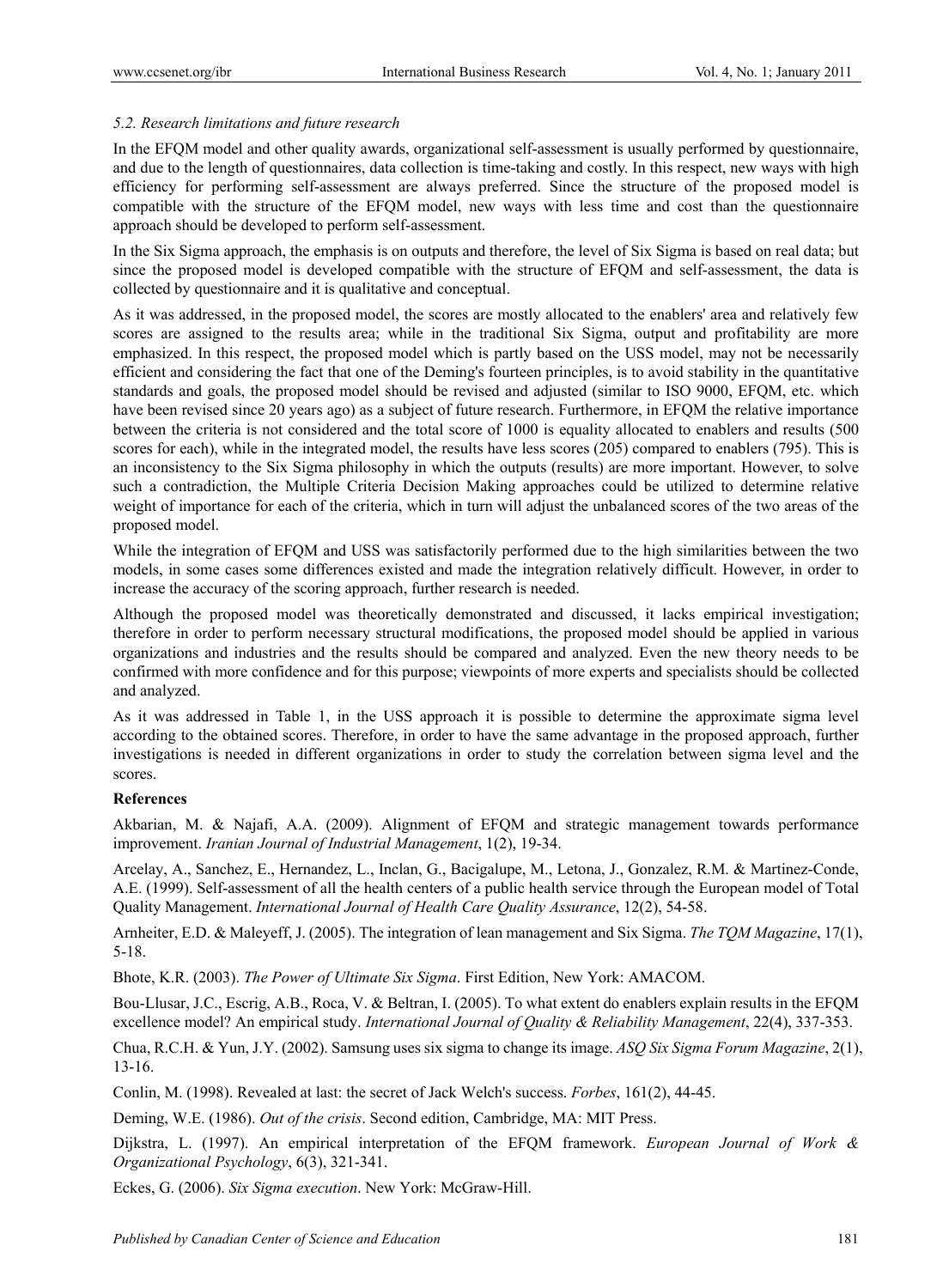Edgeman, R.L. (2000). New voices of quality: 21 for the 21st century. in M. Maguire, (Ed.), *Quality Progress*, 33, 31-39.

EFQM (2010). *EFQM Model for Business Excellence*. Brussels: European Foundation for Quality Management.

Eskildsen, J.K. (1998). Identifying the vital few using the European Foundation for Quality Management Model. *Total Quality Management*, 9(4/5), S92-S95.

Eskildsen, J.K. & Dahlgaard, J.J. (2000). A causal model for employee satisfaction. *Total Quality Management*, 11(8), 1081-1094.

Ghobadian, A. & Woo, H.S. (1996). Characteristics, benefits and shortcomings of four major quality awards. *International Journal of Quality & Reliability Management*, 13(2), 10-44.

Heras, S., Arana, G. & Casadesus, M. (2006). A Delphi study on motivation for ISO 9000 and EFQM. *International Journal of Quality & Reliability Management*, 23(7), 807-827.

Hutchins, D. (2000). The power of Six Sigma in practice. *Measuring Business Excellence*, 4(2), 26-33.

Jackson, S. (2001). *Using the EFQM Excellence Model in Healthcare: A Practical Guide to Success*. Chichester: Kingsham Press.

Klefsjo, B., Wiklund, H. & Edgeman, R.L. (2001). Six sigma seen as a methodology for Total Quality Management. *Measuring Business Excellence*, 5(2), 31-35.

Kumar, D. (2006). *Six sigma best practices: a guide to business process excellence for diverse industries*, New York, NY: J. Ross Publishing.

Moeller, J. (2001). The EFQM excellence model - German experiences with the EFQM approach in health care. *International Journal for Quality in Health Care*, 13(1), 45-49.

Nabitz, U.W. & Klazinga, N.S. (1999). EFQM approach and the Dutch Quality Award. *International Journal of Health Care Quality Assurance*, 12(2), 65-70.

Prabhu, V., Appleby, A., Yarrow, D. & Mitchell, E. (2000). The impact of ISO9000 and TQM on best practice/performance. *The TQM Magazine*, 12(2), 84-91.

Przekop, P. (2006). *Six Sigma for business excellence*. New York: McGraw-Hill.

Reiner, G. (2002). Analysis of critical factors of company success based on the EFQM Excellence model. *Proceedings of the 7th World Congress for Total Quality Management*, Vol. 2, Verona, Italy, 361-366.

Ruiz, U., Simon, J., Molina, P., Jimenez, J. & Grandal, J. (1999). A two-level integrated approach to self-assessment in healthcare organizations. *International Journal of Health Care Quality Assurance*, 12(4), 135-142.

Stahr, H., Bulman, B. & Stead, M. (2000). *The Excellence Model in the Health Sector – Sharing Good Practice*. Chichester: Kingsham Press.

Su, C.T., Chiang, T.L. & Chiao, K. (2005). Optimizing the IC delamination quality via six- sigma approach. *IEEE Transactions on Electronics Packaging Manufacturing*, 28(3), 241-248.

Van der Wiele, A., Williams, A.R.T. & Dale, B.G. (2000). ISO 9000 series registration to business excellence: the migratory path. *Business Process Management*, 6(5), 417-427.

Westlund, A.H. (2001). Measuring environmental impact on society in the EFQM system. *Total Quality Management*, 12(1), 125-135.

Table 1. Total rating: a corresponding business health and equivalent sigma level (Bhote, 2003)

| <b>Total Company Rating</b> | <b>Equivalent Business Health</b>                 | Equivalent Sigma Level |
|-----------------------------|---------------------------------------------------|------------------------|
| 800-1000                    | Robust health                                     | 6 Sigma                |
| 600-799                     | Good health, but periodic physical checkups urged | 5 Sigma                |
| 400-599                     | Poor health; continued monitoring Needed          | 4 Sigma                |
| 200-399                     | Major surgery required                            | 3 Sigma                |
| Below200                    | Terminally ill                                    | 2 Sigma                |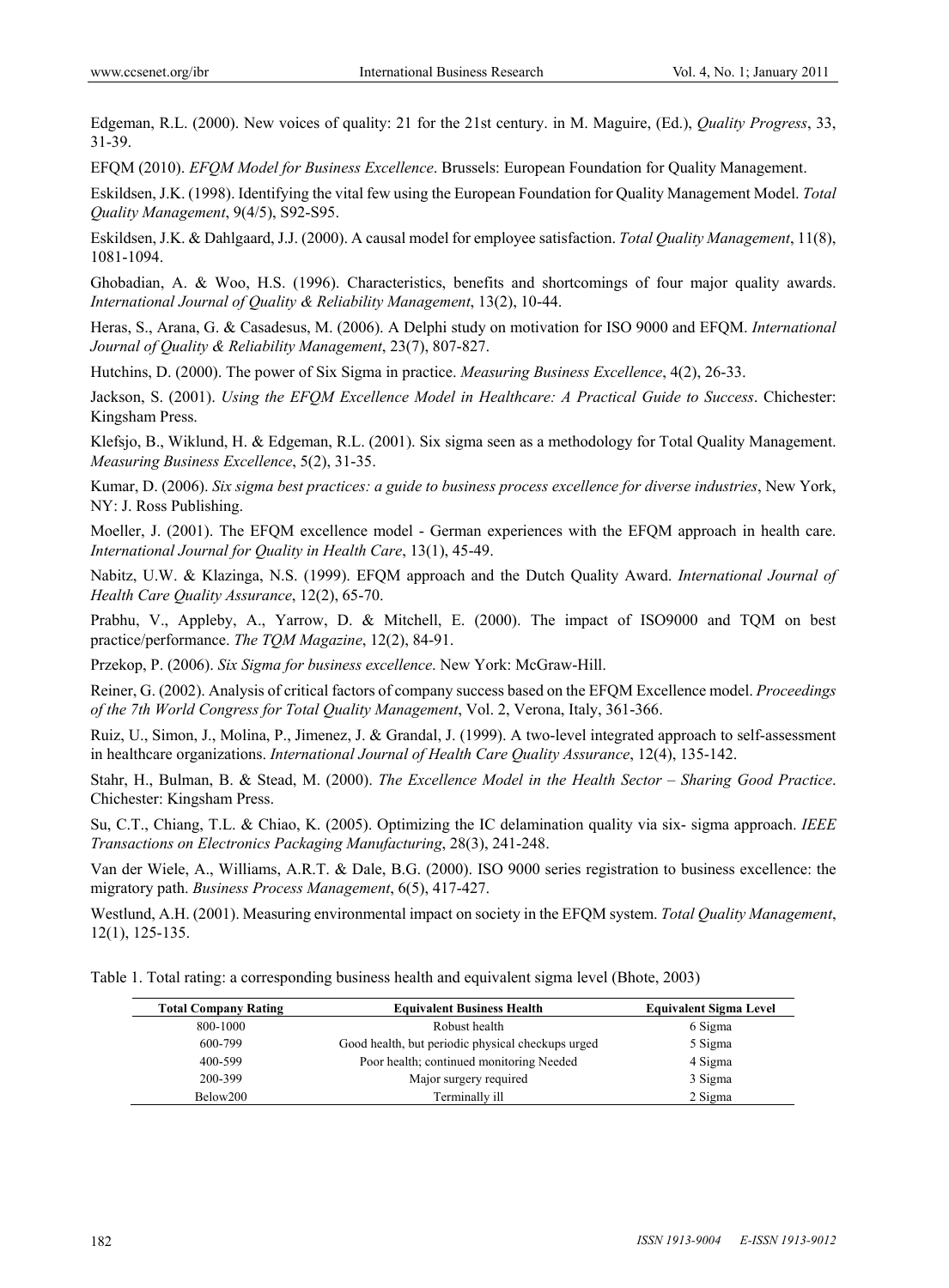# Table 2. Criteria, sub-criteria and scores of the integrated model of EFQM and USS

|                  | <b>Enablers</b>                               | <b>Score</b>    |     | <b>Results</b>                                                       | <b>Score</b>    |
|------------------|-----------------------------------------------|-----------------|-----|----------------------------------------------------------------------|-----------------|
|                  | 1. Leadership                                 | 110             |     | <b>6. Customer Results</b>                                           | 130             |
| 1.1              | Personal philosophies/values                  | 50              | 6.1 | Customer differentiation                                             | 10              |
| 1.2              | Enabling people to reach their full potential | 50              | 6.2 | Customer loyalty metrics                                             | $\overline{30}$ |
| 1.3              | Ouality                                       | 5               | 6.3 | Customer "wow"                                                       | $\overline{20}$ |
| 1.4              | Cost reduction                                | 5               | 6.4 | Customer cultivation                                                 | $\overline{25}$ |
|                  | 2. Strategy                                   | 125             | 6.5 | Company infrastructure for customer loyalty                          | 15              |
| $\overline{2.1}$ | Dismantling Taylorism                         | $\sqrt{5}$      | 6.6 | Ouality                                                              | 10              |
| 2.2              | Assault on bureaucracy                        | 20              | 6.7 | Cost reduction                                                       | 5               |
| 2.3              | Revamping the organizational structure        | 15              | 6.8 | Results (primary)                                                    | $\overline{15}$ |
| 2.4              | Revolutionizing management practices          | 30              |     | <b>7. People Results</b>                                             | 20              |
| 2.5              | Egalitarianism                                | 10              | 7.1 | Results (primary)                                                    | $20\,$          |
| 2.6              | Quality                                       | 10              |     | <b>8. Society Results</b>                                            | 5               |
| 2.7              | Cost reduction                                | 35              | 8.1 | Public perceptions of company as employer and<br>responsible citizen | 5               |
|                  | 3. People                                     | 95              |     | 9. Key Results                                                       | $\overline{50}$ |
| 3.1              | Motivation                                    | 10              | 9.1 | Quality                                                              | 10              |
| 3.2              | Job redesign                                  | $\sqrt{5}$      | 9.2 | Leadership                                                           | $20\,$          |
| 3.3              | Creating an empowering climate                | 35              | 9.3 | Financials                                                           | 20              |
| 3.4              | Team competition                              | $\sqrt{5}$      |     |                                                                      |                 |
| 3.5              | On the road to empowerment                    | 25              |     |                                                                      |                 |
| 3.6              | Ouality                                       | 10              |     |                                                                      |                 |
| 3.7              | Cycle time reduction                          | 5               |     |                                                                      |                 |
|                  | 4. Partnerships & Resources                   | 120             |     |                                                                      |                 |
| 4.1              | Company policies                              | 15              |     |                                                                      |                 |
| 4.2              | Partnership supplier selection                | 20              |     |                                                                      |                 |
| 4.3              | Supply chain infrastructure                   | $\overline{25}$ |     |                                                                      |                 |
| 4.4              | Supplier development                          | 20              |     |                                                                      |                 |
| 4.5              | Ouality                                       | 5               |     |                                                                      |                 |
| 4.6              | Cost reduction                                | 20              |     |                                                                      |                 |
| 4.7              | Cycle time reduction                          | 15              |     |                                                                      |                 |
|                  | 5. Processes, Products & Services             | 345             |     |                                                                      |                 |
| 5.1              | Organization for new product development      | 5               |     |                                                                      |                 |
| 5.2              | Management guidelines                         | 15              |     |                                                                      |                 |
| 5.3              | "Voice of the Customer"                       | 10              |     |                                                                      |                 |
| 5.4              | Design quality/reliability                    | 30              |     |                                                                      |                 |
| 5.5              | Design cost reduction                         | $\overline{20}$ |     |                                                                      |                 |
| 5.6              | Design cycle time reduction                   | 25              |     |                                                                      |                 |
| 5.7              | Creativity and innovation                     | 110             |     |                                                                      |                 |
| 5.8              | Manufacturing resurgence                      | 10              |     |                                                                      |                 |
| 5.9              | Quality improvement in manufacturing          | 45              |     |                                                                      |                 |
| 5.10             | Cycle time improvement in manufacturing       | 45              |     |                                                                      |                 |
| 5.11             | General                                       | $\overline{15}$ |     |                                                                      |                 |
| 5.12             | Cost reduction                                | 10              |     |                                                                      |                 |
| 5.13             | NOAC principles/practices                     | $\overline{20}$ |     |                                                                      |                 |
| 5.14             | NOAC structure                                | 20              |     |                                                                      |                 |
| 5.15             | NOAC implementation                           | 15              |     |                                                                      |                 |
| 5.16             | NOAC improvements; "Out-of-Box" Thinking      | $\overline{25}$ |     |                                                                      |                 |
| 5.17             | Ouality                                       | 10              |     |                                                                      |                 |
| 5.18             | Support services for cycle time reduction     | 15              |     |                                                                      |                 |



et al., 2006)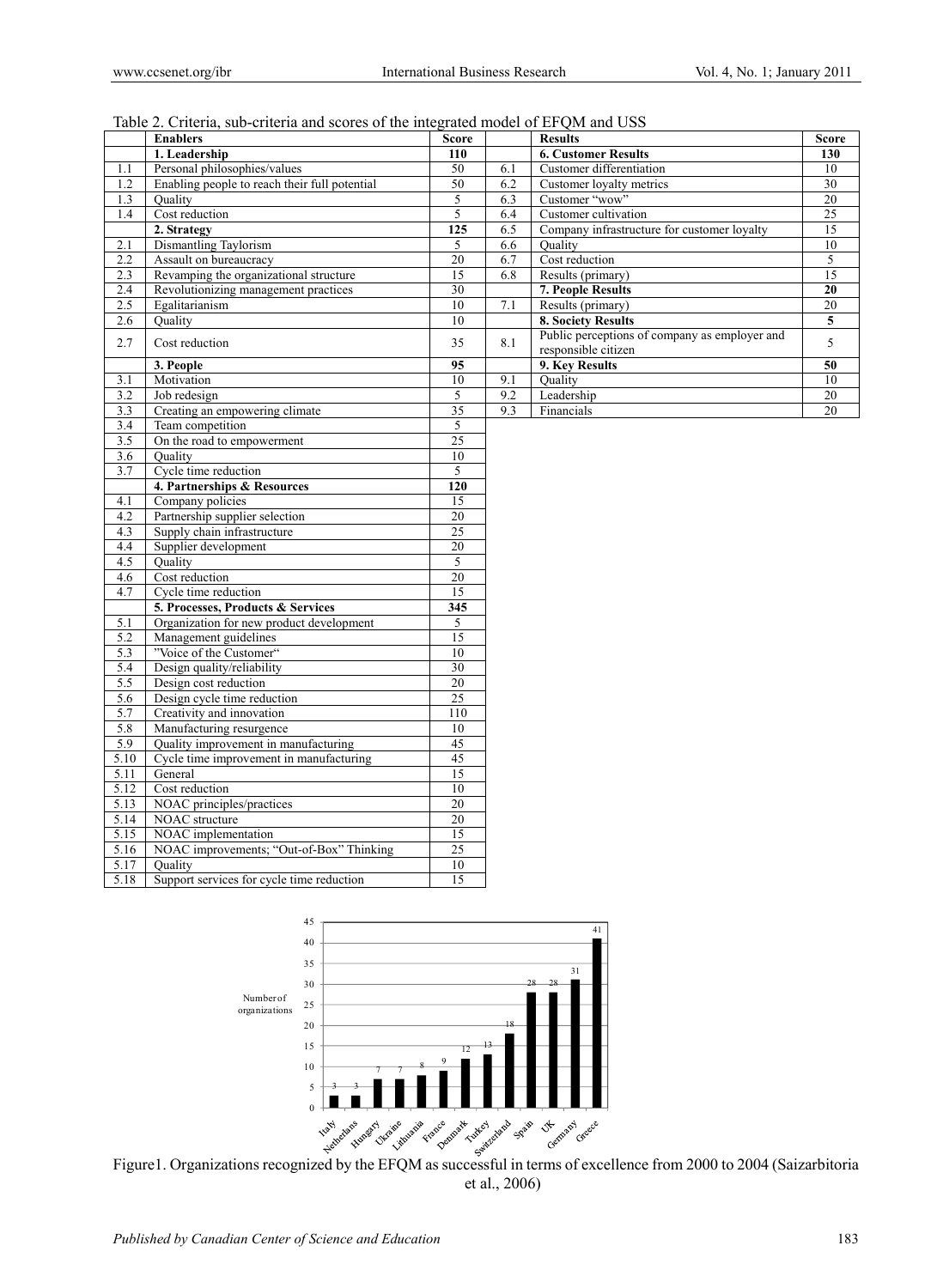





Figure 3. The DMAIC Cycle (Kumar, 2006)



Figure 4. The integrated model of EFQM and USS



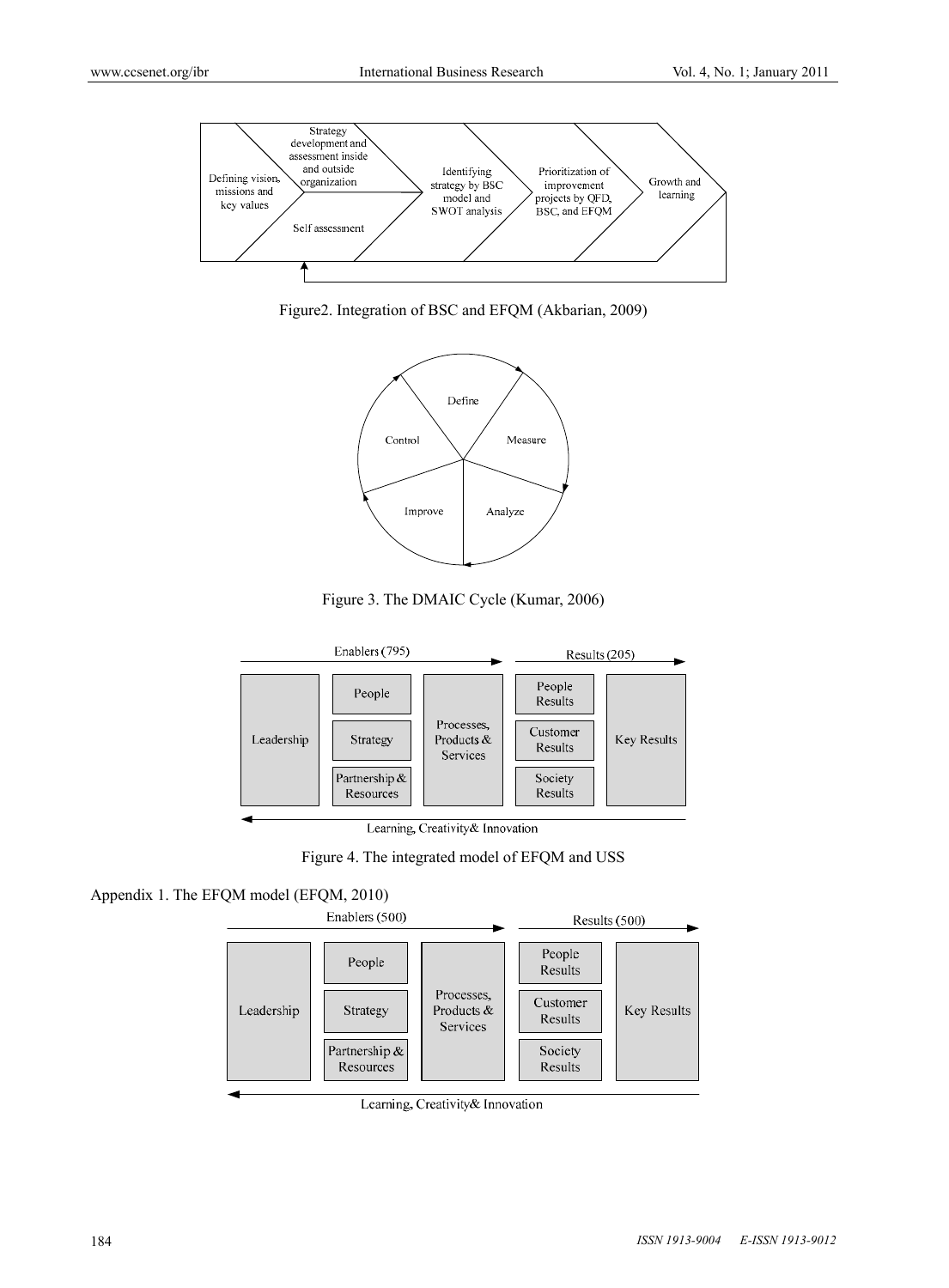|  | Appendix 2. Criteria, sub-criteria and scores of the EFQM model (EFQM, 2010) |  |  |
|--|------------------------------------------------------------------------------|--|--|
|  |                                                                              |  |  |

| <b>TT</b>        | <b>Enablers</b>                                                                                                                    | Scor<br>e       |     | <b>Results</b>             | <b>Score</b> |
|------------------|------------------------------------------------------------------------------------------------------------------------------------|-----------------|-----|----------------------------|--------------|
|                  | 1. Leadership                                                                                                                      | 100             |     | <b>6. Customer Results</b> | 150          |
| 1.a              | Leaders develop the mission, vision, values and ethics and act as<br>role models                                                   | 20              | 6.a | Perception measures        | 112.5        |
| 1.b              | Leaders define, monitor, review and drive the improvement of the<br>organization's management system and performance               | 20              | 6.b | Performance Indicators     | 37.5         |
| 1.c              | Leaders engage with customers, partners and representatives of<br>society                                                          | 20              |     | 7. People Results          | 100          |
| 1.d              | Leaders reinforce a culture of excellence with the organisation's<br>people                                                        | 20              | 7.a | Perception measures        | 75           |
| 1.e              | Leaders ensure that the organisation is flexible and manages change<br>effectively                                                 | 20              | 7.b | Performance Indicators     | 25           |
|                  | 2. Strategy                                                                                                                        | 100             |     | <b>8. Society Results</b>  | 100          |
| 2.a              | Strategy is based on understanding the needs and expectations of<br>both stakeholders and the external environment                 | 25              | 8.a | Perception measures        | 50           |
| 2.b              | Strategy is based on understanding internal performance and<br>capabilities                                                        | 25              | 8.b | Performance Indicators     | 50           |
| 2.c              | Strategy and supporting policies are developed, reviewed and<br>updated to ensure economic, societal and ecological sustainability | 25              |     | 9. Key Results             | 150          |
| 2.d              | Strategy and supporting policies are communicated and deployed<br>through plans, processes and objectives                          | 25              | 9.a | Key Strategic Outcomes     | 75           |
|                  | 3. People                                                                                                                          | 100             | 9.b | Key Performance Indicators | 75           |
| 3.a              | People plans support the organisation's strategy                                                                                   | 20              |     |                            |              |
| 3.b              | People's knowledge and capabilities are developed                                                                                  | 20              |     |                            |              |
| 3.c              | People are aligned, involved and empowered                                                                                         | 20              |     |                            |              |
| 3.d              | People communicate effectively throughout the organisation                                                                         | 20              |     |                            |              |
| 3.e              | People are rewarded, recognised and cared for                                                                                      | $\overline{20}$ |     |                            |              |
| 3.3              | Creating an empowering climate                                                                                                     | 35              |     |                            |              |
| $\overline{3.4}$ | Team competition                                                                                                                   | 5               |     |                            |              |
| 3.5              | On the road to empowerment<br>Ouality                                                                                              | 25<br>10        |     |                            |              |
| 3.6<br>3.7       | Cycle time reduction                                                                                                               | $\overline{5}$  |     |                            |              |
|                  | 4. Partnerships & Resources                                                                                                        | 100             |     |                            |              |
| 4.a              | Partners and suppliers are managed for sustainable benefit                                                                         | 20              |     |                            |              |
| 4.b              | Finances are managed to secure sustained success                                                                                   | 20              |     |                            |              |
| 4.c              | Buildings, equipment, materials and natural resources are managed<br>in a sustainable way                                          | 20              |     |                            |              |
| 4.d              | Technology is managed to support the delivery of strategy                                                                          | $\overline{20}$ |     |                            |              |
| 4.e              | Information and knowledge are managed to support effective<br>decision making and to build the organisational capability           | 20              |     |                            |              |
|                  | 5. Processes, Products & Services                                                                                                  | 100             |     |                            |              |
| 5.a              | Processes are designed and managed to optimise stakeholder Value                                                                   | $\overline{20}$ |     |                            |              |
| 5.b              | Products and Services are developed to create optimum value for<br>customers                                                       | 20              |     |                            |              |
| 5.c              | Products and Services are effectively promoted and marketed                                                                        | 20              |     |                            |              |
| 5.d              | Products and Services are produced, delivered and managed                                                                          | 20              |     |                            |              |
| 5.e              | Customer relationships are managed and enhanced                                                                                    | 20              |     |                            |              |

Appendix 3. The Ultimate Six Sigma model (Bhote, 2003)